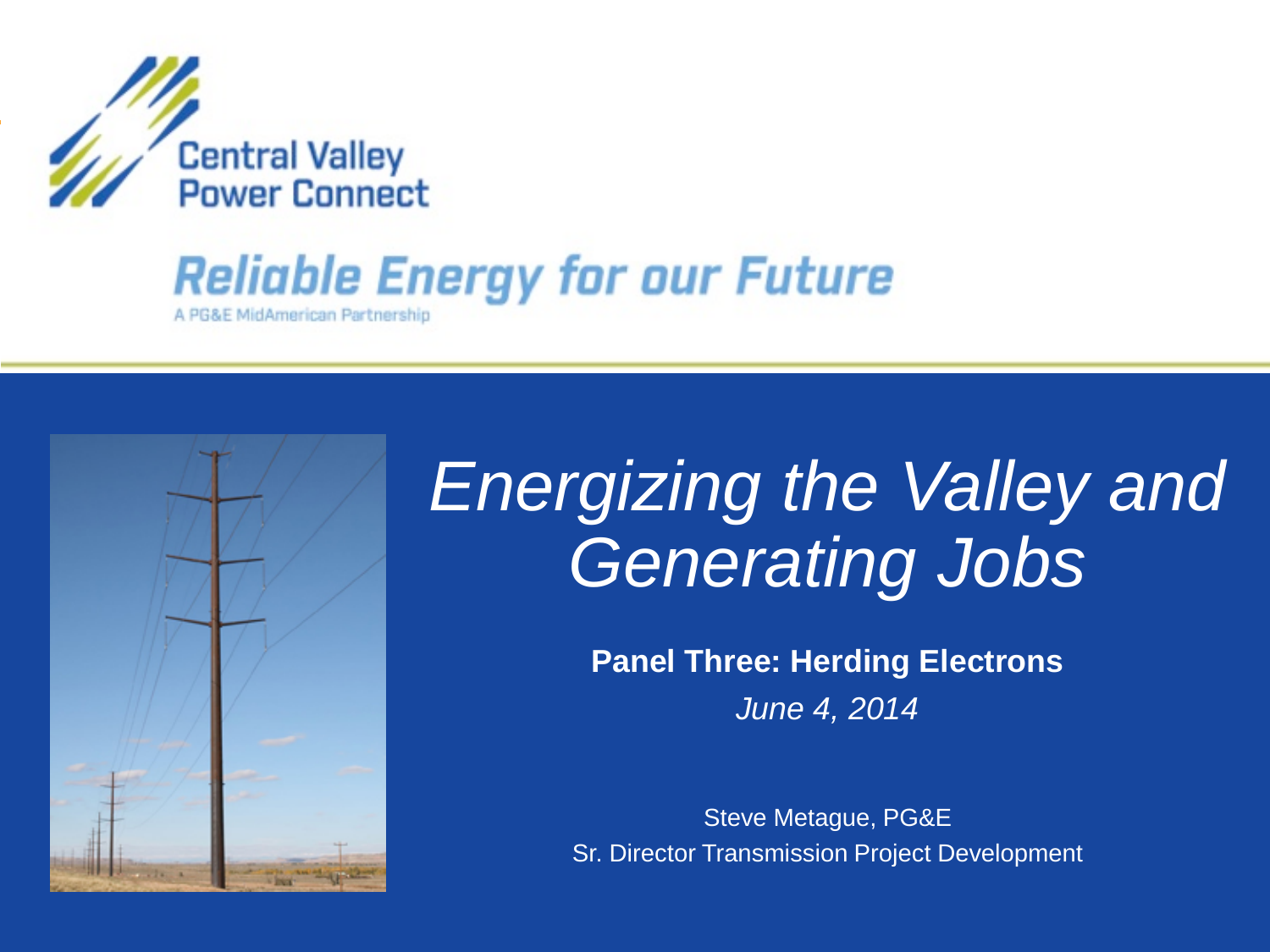



### **Project Overview**



#### **Central Valley Power Connect Project**

- Approved in CAISO's 2012-2013 Transmission Plan
- PG&E, MidAmerican Transmission and Citizens Energy Corporation consortium awarded project by CAISO in November, 2013

#### **Scope**

**ERICAN** 

- New 70 mile 230 kV transmission line between Gates and Gregg Substations
- Estimated direct cost of \$115 to \$145 million

#### **Project Benefits**

- Improves Fresno area reliability
- Alleviates constraints at Helms
- Supports delivery and integration of renewable power to support 33% RPS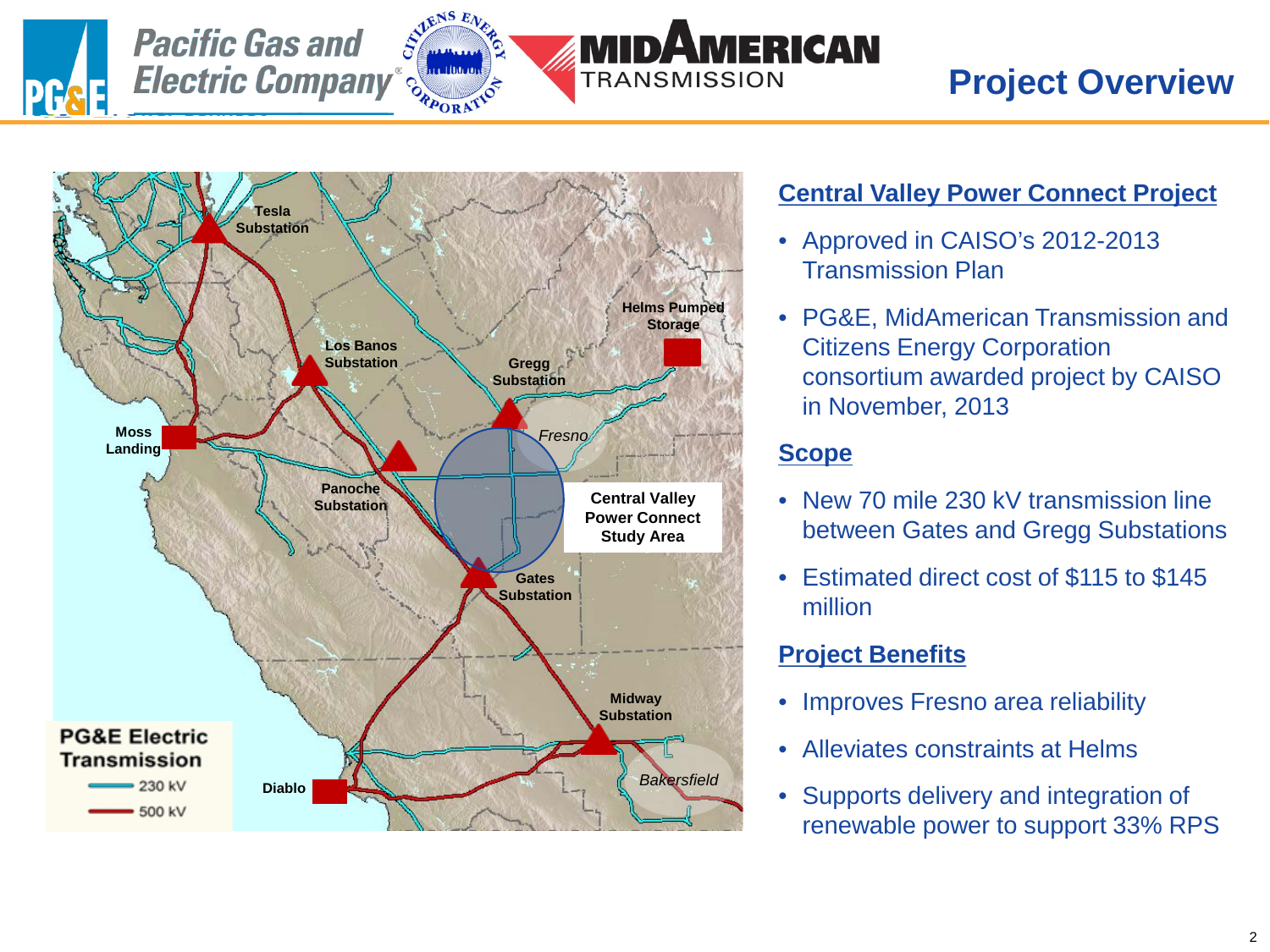

| <b>PG&amp;E Lead</b>                         | <b>MidAmerican Lead</b>                    | <b>Joint Activities</b>                    |
|----------------------------------------------|--------------------------------------------|--------------------------------------------|
| <b>Environmental and Siting Studies</b>      | <b>Project Design and Engineering</b>      | <b>Budgets</b>                             |
| <b>Routing Studies</b>                       | <b>Materials and Equipment Procurement</b> | <b>Project Schedule</b>                    |
| <b>Real Property Rights Acquisition</b>      | <b>Construction Services</b>               | <b>Cash Management and Billing</b>         |
| <b>Stakeholder Outreach / Public Affairs</b> |                                            | <b>Procurement of CPUC Authorization</b>   |
| <b>Operations and Maintenance Services</b>   |                                            | <b>Coordination with CAISO</b>             |
|                                              |                                            | <b>Interconnection Request and Studies</b> |

|                                                            | 2013 | 2014       | 2015 2016 2017 2018 2019 |            |                | 2020                | 2021 | 2022                   | 2023 |
|------------------------------------------------------------|------|------------|--------------------------|------------|----------------|---------------------|------|------------------------|------|
| <b>Permitting &amp; Right of Way</b><br><b>Acquisition</b> |      | <b>PEA</b> | <b>CPCN</b>              |            |                |                     |      |                        |      |
| [PG&E Lead]                                                |      |            |                          | <b>ROW</b> |                |                     |      |                        |      |
| <b>Engineering, Procurement</b><br>& Construction          |      |            |                          |            | <b>EPC RFP</b> |                     |      |                        |      |
| [MidAmerican Lead]                                         |      |            |                          |            |                | <b>Construction</b> |      |                        |      |
| <b>Operations &amp; Maintenance</b>                        |      |            |                          |            |                |                     |      |                        |      |
| [PG&E Lead]                                                |      |            |                          |            |                |                     |      | <b>Ongoing O&amp;M</b> |      |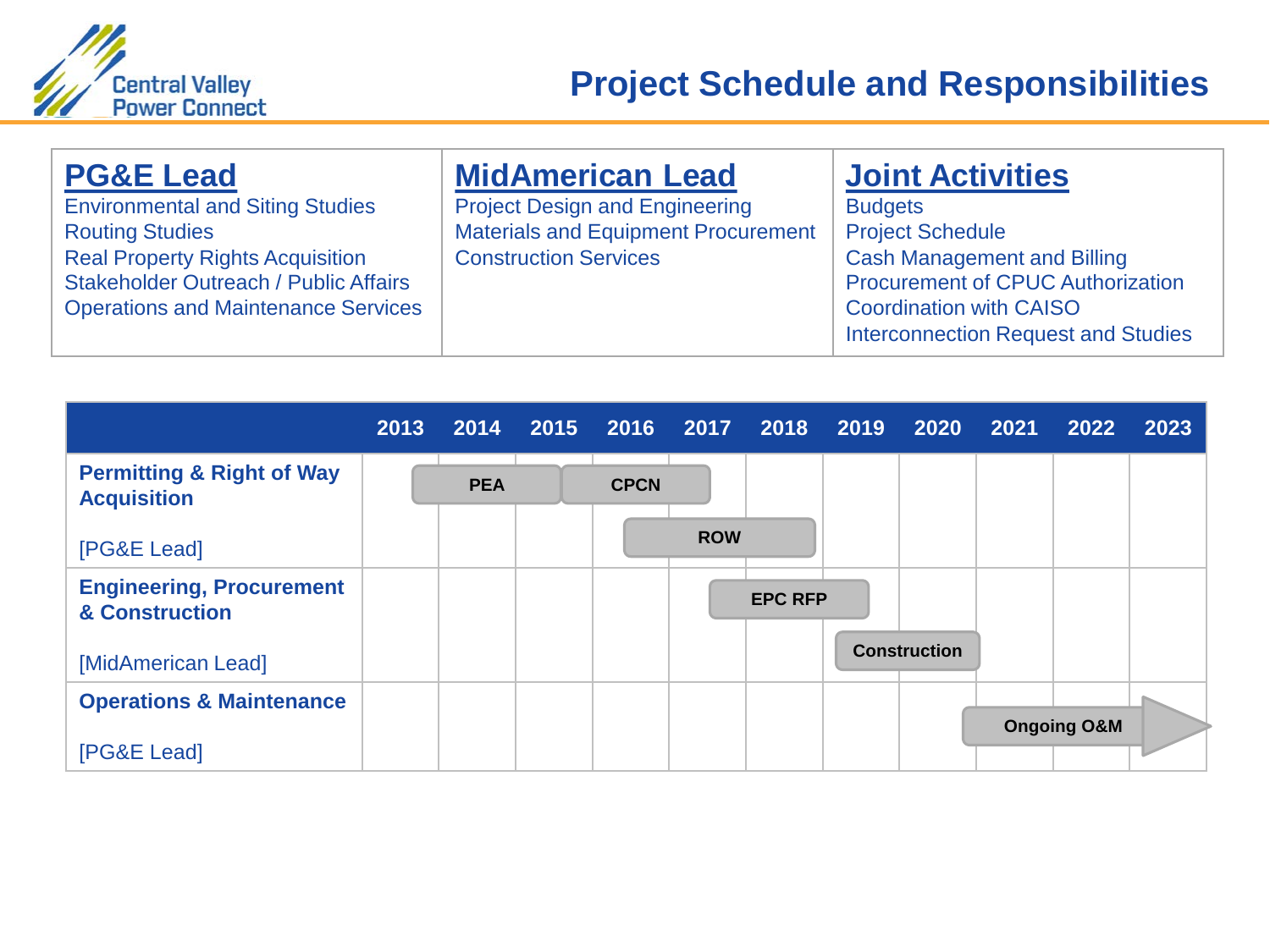

• CPCN preparation work is underway

## • Recommended project route

• PG&E / MAT team is evaluating various corridors and refining possible routes. Environmental, land use, engineering, cost and constructability analysis is combined with stakeholder input to define a recommended and alternative routes to guide field surveys in 2015.

## • Community engagement

• PG&E team has been meeting with stakeholders, including elected officials, planning departments, landowners and resource agencies.

| <b>Task Name</b>                               | J | M | A | M |  | Α | S |  |  |
|------------------------------------------------|---|---|---|---|--|---|---|--|--|
| <b>ID Study area &amp; Potential Corridors</b> |   |   |   |   |  |   |   |  |  |
| <b>Elected Officials outreach</b>              |   |   |   |   |  |   |   |  |  |
| Stakeholder outreach                           |   |   |   |   |  |   |   |  |  |
| Select a Recommended Alignment                 |   |   |   |   |  |   |   |  |  |
| Develop detailed Project Description           |   |   |   |   |  |   |   |  |  |

#### **Central Valley Power Connect 2014 Activity Schedule**